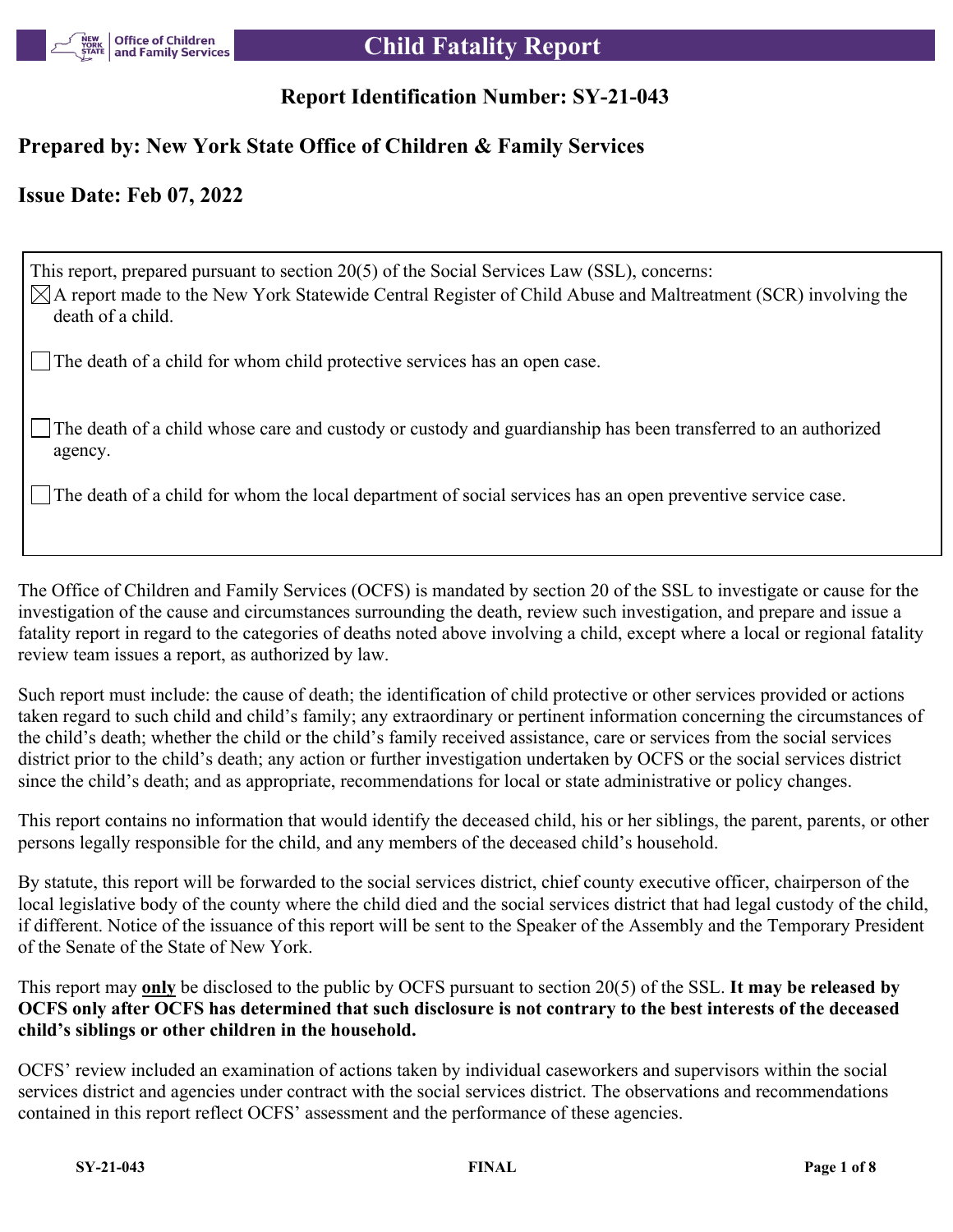

# **Abbreviations**

| <b>Relationships</b>                                 |                                                                       |                                       |  |  |
|------------------------------------------------------|-----------------------------------------------------------------------|---------------------------------------|--|--|
| <b>BM-Biological Mother</b>                          | <b>SM-Subject Mother</b>                                              | SC-Subject Child                      |  |  |
| <b>BF-Biological Father</b>                          | <b>SF-Subject Father</b>                                              | OC-Other Child                        |  |  |
| MGM-Maternal Grand Mother                            | <b>MGF-Maternal Grand Father</b>                                      | FF-Foster Father                      |  |  |
| PGM-Paternal Grand Mother                            | PGF-Paternal Grand Father                                             | DCP-Day Care Provider                 |  |  |
| MGGM-Maternal Great Grand Mother                     | MGGF-Maternal Great Grand Father                                      | PGGF-Paternal Great Grand Father      |  |  |
| PGGM-Paternal Great Grand Mother                     | MA/MU-Maternal Aunt/Maternal Uncle PA/PU-Paternal Aunt/Paternal Uncle |                                       |  |  |
| <b>FM-Foster Mother</b>                              | <b>SS-Surviving Sibling</b>                                           | <b>PS-Parent Sub</b>                  |  |  |
| CH/CHN-Child/Children                                | <b>OA-Other Adult</b>                                                 |                                       |  |  |
|                                                      | Contacts                                                              |                                       |  |  |
| <b>LE-Law Enforcement</b>                            | <b>CW-Case Worker</b>                                                 | CP-Case Planner                       |  |  |
| Dr.-Doctor                                           | ME-Medical Examiner                                                   | <b>EMS-Emergency Medical Services</b> |  |  |
| DC-Day Care                                          | FD-Fire Department                                                    | <b>BM-Biological Mother</b>           |  |  |
| <b>CPS-Child Protective Services</b>                 |                                                                       |                                       |  |  |
|                                                      | <b>Allegations</b>                                                    |                                       |  |  |
| <b>FX-Fractures</b>                                  | <b>II-Internal Injuries</b>                                           | L/B/W-Lacerations/Bruises/Welts       |  |  |
| S/D/S-Swelling/Dislocation/Sprains                   | C/T/S-Choking/Twisting/Shaking                                        | B/S-Burns/Scalding                    |  |  |
| P/Nx-Poisoning/ Noxious Substance                    | <b>XCP-Excessive Corporal Punishment</b>                              | PD/AM-Parent's Drug Alcohol Misuse    |  |  |
| CD/A-Child's Drug/Alcohol Use                        | <b>LMC-Lack of Medical Care</b>                                       | <b>EdN-Educational Neglect</b>        |  |  |
| <b>EN-Emotional Neglect</b>                          | <b>SA-Sexual Abuse</b>                                                | M/FTTH-Malnutrition/Failure-to-thrive |  |  |
| IF/C/S-Inadequate Food/ Clothing/<br>Shelter         | <b>IG-Inadequate Guardianship</b>                                     | LS-Lack of Supervision                |  |  |
| Ab-Abandonment                                       | OTH/COI-Other                                                         |                                       |  |  |
|                                                      | <b>Miscellaneous</b>                                                  |                                       |  |  |
| <b>IND-Indicated</b>                                 | UNF-Unfounded                                                         | SO-Sexual Offender                    |  |  |
| Sub-Substantiated                                    | Unsub-Unsubstantiated                                                 | <b>DV-Domestic Violence</b>           |  |  |
| LDSS-Local Department of Social                      | <b>ACS-Administration for Children's</b>                              | NYPD-New York City Police             |  |  |
| Service                                              | Services                                                              | Department                            |  |  |
| PPRS-Purchased Preventive<br>Rehabilitative Services | TANF-Temporary Assistance to Needy<br>Families                        | FC-Foster Care                        |  |  |
| MH-Mental Health                                     | <b>ER-Emergency Room</b>                                              | <b>COS-Court Ordered Services</b>     |  |  |
| <b>OP-Order of Protection</b>                        | <b>RAP-Risk Assessment Profile</b>                                    | FASP-Family Assessment Plan           |  |  |
| <b>FAR-Family Assessment Response</b>                | Hx-History                                                            | Tx-Treatment                          |  |  |
| <b>CAC-Child Advocacy Center</b>                     | PIP-Program Improvement Plan                                          | yo-year(s) old                        |  |  |
| <b>CPR-Cardiopulmonary Resuscitation</b>             | ASTO-Allowing Sex Abuse to Occur                                      |                                       |  |  |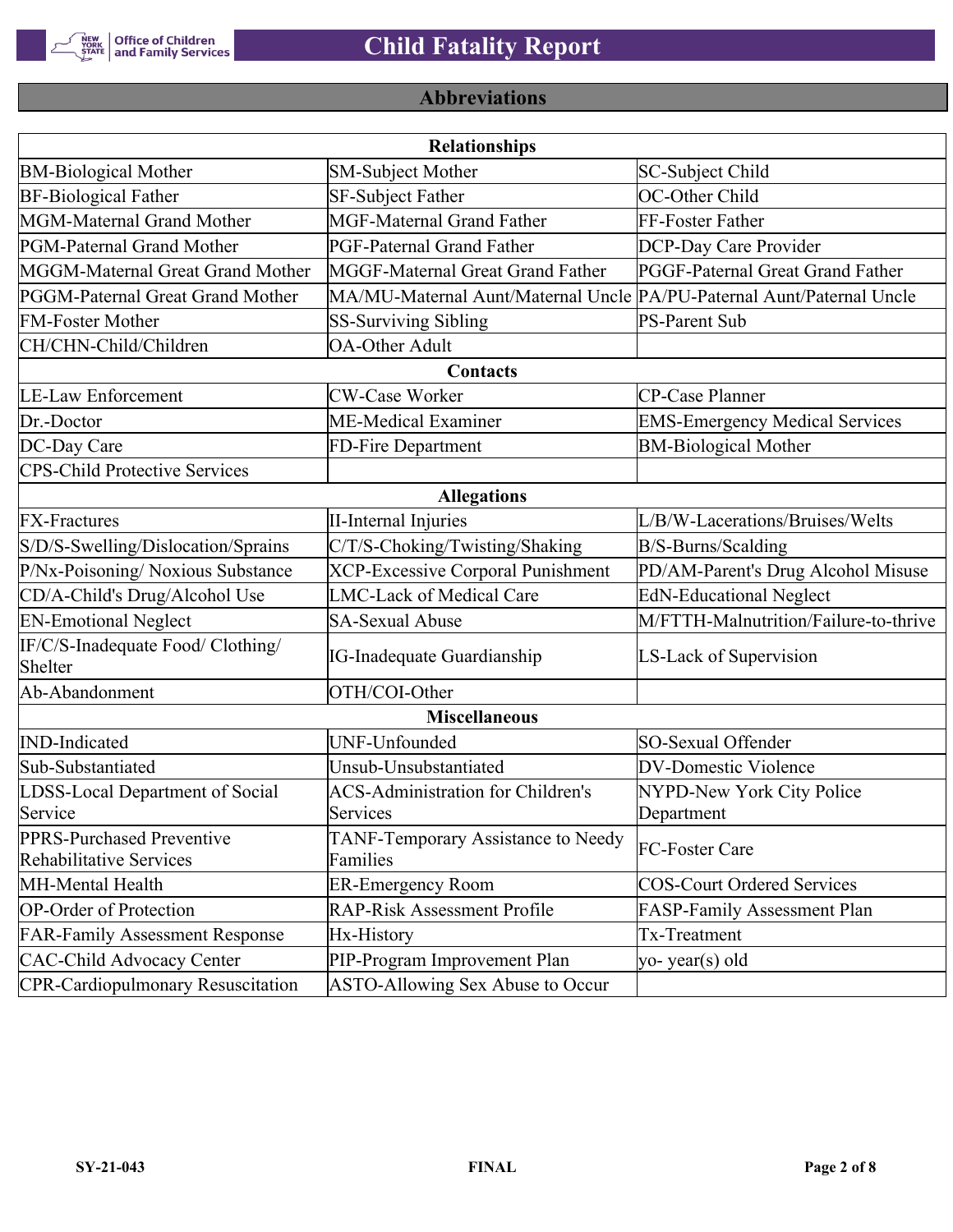### **Case Information**

**Report Type:** Child Deceased **Jurisdiction:** Chenango **Date of Death:** 09/01/2021

**Age:** 7 month(s) **Gender:** Female **Initial Date OCFS Notified:** 09/01/2021

**Presenting Information**

Chenango County Department of Social Services (CCDSS) received the SCR report on 9/1/2021 which alleged on the same date the mother, (SM) put the 7-month-old child (SC) in a portable playpen with a bottle for a nap. The mother left the room and did not check on the child for approximately 85 minutes. The mother found the child face down, unresponsive, and not breathing. The mother called 911 and began to administer CPR. The child was pronounced deceased upon her arrival at the hospital. The father and paternal grandparents had unknown roles. There were no other children in the household.

#### **Executive Summary**

This report concerns the death of a 7-month-old child which occurred while in the care of her mother. The child lived with her mother, father, and the paternal grandmother and the grandmother's paramour. There were no surviving siblings or other children in the home.

The day of the fatal incident, the mother placed the child down for a nap on her back, with a light blanket, a stuffed toy, and a cloth book present in the portable playpen. The mother returned to find the child on her stomach, limp, and bluish in color. A call was made to 911, CPR was initiated, and first responders arrived at the home shortly after. The child was transported to the hospital where she was pronounced dead.

The final autopsy results identified the cause of death as Sudden Death Associated with Rhinovirus Infection and the manner was identified as natural. There were no signs of abuse, maltreatment, or criminality found in the law enforcement or child protective investigations.

The allegations of DOA/Fatality and Inadequate Guardianship were unsubstantiated against the mother in congruence with the evidence gathered. The family accepted bereavement services which the family ended involvement with prior to the investigation being closed.

### **Findings Related to the CPS Investigation of the Fatality**

**Safety Assessment:**

 **Was sufficient information gathered to make the decision recorded on the:**

o **Safety assessment due at the time of determination?** Yes

**Determination:**

 **Was sufficient information gathered to make determination(s) for all allegations as well as any others identified in the course of the investigation?** Yes, sufficient information was gathered to determine all allegations.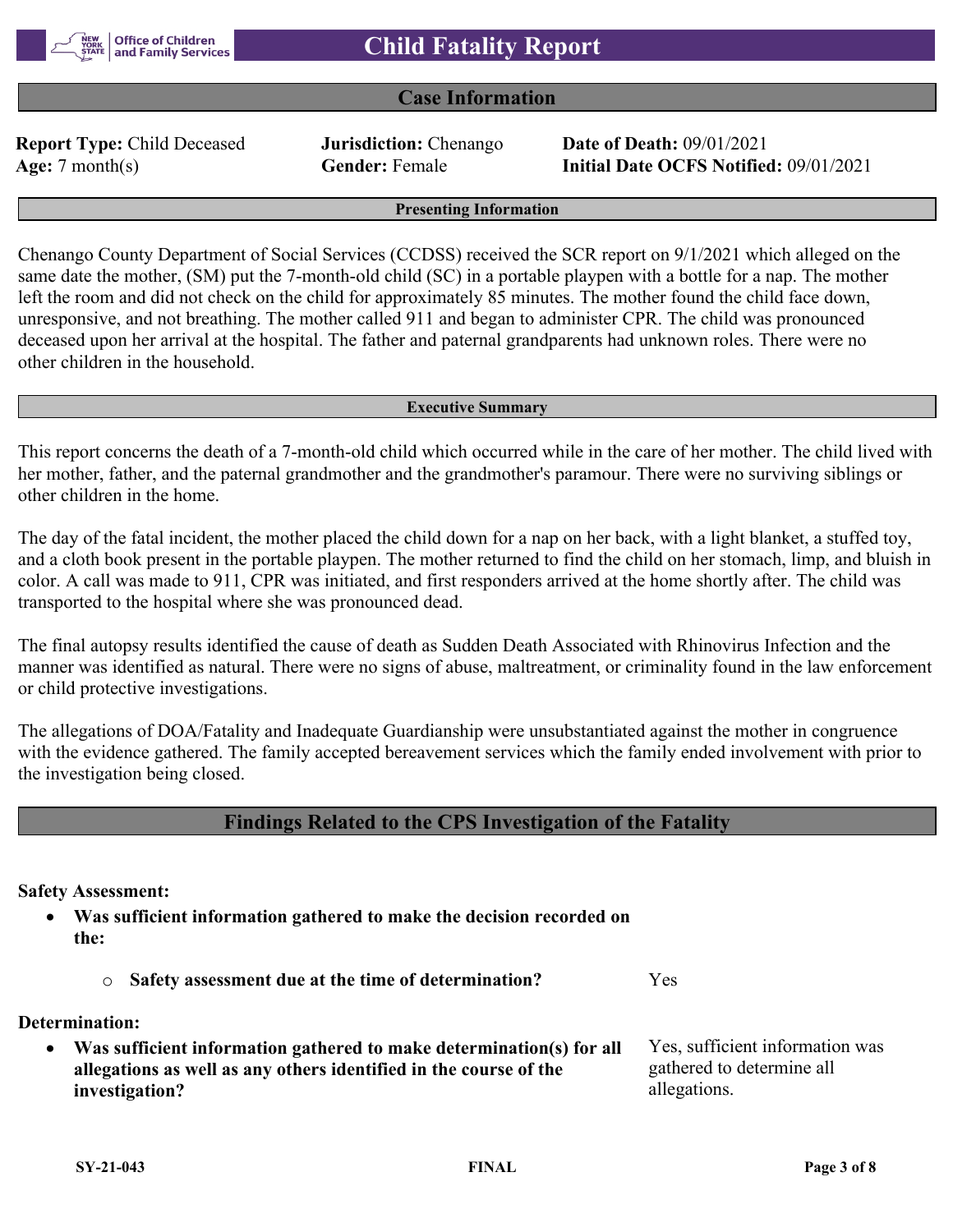

| <b>County where fatality incident occurred:</b> |                                                                        | Chenango                          |
|-------------------------------------------------|------------------------------------------------------------------------|-----------------------------------|
| Was 911 or local emergency number called?       |                                                                        | Yes                               |
| <b>Time of Call:</b>                            |                                                                        | Unknown                           |
| Did EMS respond to the scene?                   |                                                                        | Yes                               |
|                                                 | At time of incident leading to death, had child used alcohol or drugs? | No                                |
| Child's activity at time of incident:           |                                                                        |                                   |
| $\boxtimes$ Sleeping                            | Working                                                                | $\Box$ Driving / Vehicle occupant |

| $\Box$ Playing | $\Box$ Eating | $\Box$ Unknown |
|----------------|---------------|----------------|
| $\Box$ Other   |               |                |

**How long before incident was the child last seen by caretaker?** 85 Minutes

**At time of incident was supervisor impaired?** Not impaired.

| At time of incident supervisor was: |               |
|-------------------------------------|---------------|
| $\boxtimes$ Distracted              | $\Box$ Absent |

| $\sqrt{2}$ Distracted | $\Box$ $\Delta$ USUIII |
|-----------------------|------------------------|
| $\Box$ Asleep         | Other:                 |

| Absent |
|--------|
| ∩ther∙ |

**Total number of deaths at incident event:**

| Children ages 0-18: 1 |  |
|-----------------------|--|
| <b>Adults:</b> 0      |  |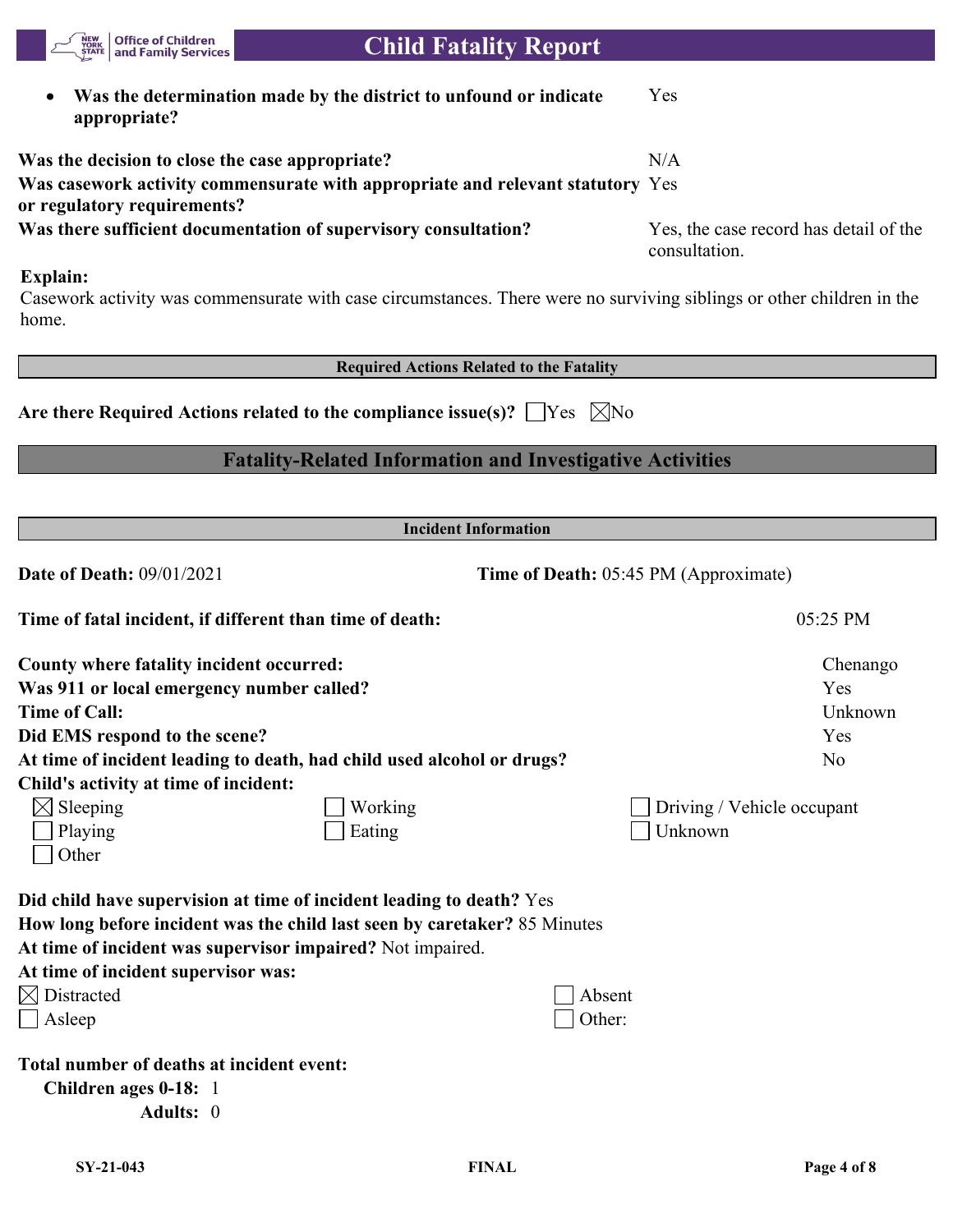#### **Household Composition at time of Fatality**

| Household                  | Relationship                 | Role                | <b>Gender</b> | Age                    |
|----------------------------|------------------------------|---------------------|---------------|------------------------|
| Deceased Child's Household | Deceased Child               | Alleged Victim      | Female        | Month(s)               |
| Deceased Child's Household | Father                       | No Role             | Male          | $31$ Year(s)           |
| Deceased Child's Household | Grandparent                  | No Role             | Female        | $52$ Year(s)           |
| Deceased Child's Household | Mother                       | Alleged Perpetrator | Female        | $21$ Year(s)           |
| Deceased Child's Household | Other Adult - PGM's Paramour | No Role             | Male          | $ 48 \text{ Year}(s) $ |

#### **LDSS Response**

CCDSS received the SCR report and notified the DA of their involvement in investigating the SC's death. A case conference was held with supervisors and a plan was made to notify the DA and ME of their involvement and to interview the family.

CCDSS interviewed the SM and BF in their home. The SM stated it was routine for her to put the SC down for a nap in the portable playpen at approximately 4:00 PM and wake her at approximately 5:30 PM. The SM stated she put the SC in the playpen on her back with a plush toy, cloth book, and light blanket covering her. The SM stated she returned to check on the SC at approximately 5:30 PM and the SC was face down, limp, and bluish in color. The SM called 911 and initiated CPR. The SM stated some formula came out of the mouth and nose of the SC when she was performing CPR. The BF was not home at the time of the fatal incident and was returning home from work. The BF confirmed the normal routine was for the SC to nap prior to his arrival home.

The SM and BF lived with the paternal grandmother (PGM) and her paramour (OA). The PGM and the OA confirmed the SC's regular nap schedule and expressed having no concerns for the care of the SC by the SM and the BF.

CCDSS spoke with LE regarding the death of the SC. LE informed CCDSS there would be no criminal charges against the SM unless the final autopsy report warranted further investigation.

CCDSS obtained the medical records for the SC. The records identified no medical concerns for the SC. The records documented the SM reported the SC spit up approximately five times a feeding and the family was advised to spread feedings out over more time. The hospital records showed the SC had no signs of abuse or trauma and the cause of death would be determined by autopsy.

CCDSS obtained the final autopsy results from the ME. The final autopsy results identified the cause of death to be Sudden Death Associated with Rhinovirus Infection and the manner was identified as natural. There were no signs of abuse or maltreatment present.

CCDSS unsubstantiated the allegations of DOA/Fatality and IG against the SM due to the evidence gathered during the investigation. The investigation determined the SC died of natural causes and not due to abuse or maltreatment by the SM. The family was offered services in relation to the death of the SC and engaged with bereavement counseling initially, ending the service prior to the investigation being closed.

**Official Manner and Cause of Death**

**Official Manner:** Natural **Primary Cause of Death:** From a medical cause **Person Declaring Official Manner and Cause of Death:** Medical Examiner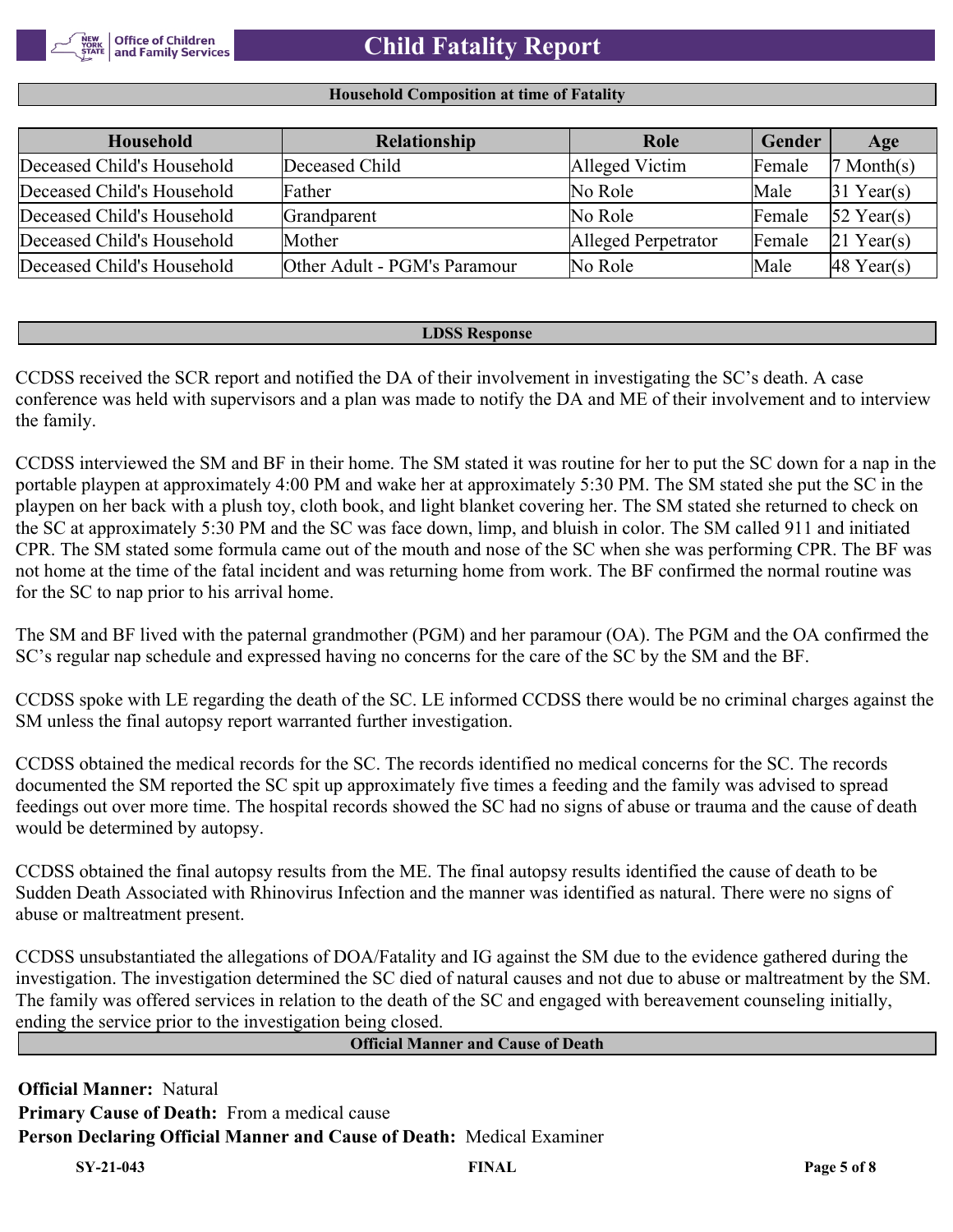#### **Multidisciplinary Investigation/Review**

## **Was the fatality investigation conducted by a Multidisciplinary Team (MDT)?**Yes

### **Was the fatality referred to an OCFS approved Child Fatality Review Team?**No

**Comments:** Chenango County does not have an OCFS approved Child Fatality Review Team.

#### **SCR Fatality Report Summary**

| <b>Alleged Victim(s)</b>                                | <b>Alleged Perpetrator(s)</b>             | Allegation(s)              | <b>Allegation</b><br><b>Outcome</b> |
|---------------------------------------------------------|-------------------------------------------|----------------------------|-------------------------------------|
| 058744 - Deceased Child, Female, 7<br>$\text{Month}(s)$ | $ 058745$ - Mother, Female, 21<br>Year(s) | DOA / Fatality             | Unsubstantiated                     |
| 058744 - Deceased Child, Female, 7<br>$\text{Month}(s)$ | $ 058745$ - Mother, Female, 21<br>Year(s) | Inadequate<br>Guardianship | Unsubstantiated                     |

#### **CPS Fatality Casework/Investigative Activities**

|                                                                                                                                                                           | <b>Yes</b>  | $\bf No$ | N/A         | <b>Unable to</b><br><b>Determine</b> |
|---------------------------------------------------------------------------------------------------------------------------------------------------------------------------|-------------|----------|-------------|--------------------------------------|
| All children observed?                                                                                                                                                    |             |          | $\boxtimes$ |                                      |
| When appropriate, children were interviewed?                                                                                                                              |             |          | $\boxtimes$ |                                      |
| Alleged subject(s) interviewed face-to-face?                                                                                                                              | $\boxtimes$ |          |             |                                      |
| All 'other persons named' interviewed face-to-face?                                                                                                                       | $\boxtimes$ |          |             |                                      |
| Contact with source?                                                                                                                                                      | $\times$    |          |             |                                      |
| All appropriate Collaterals contacted?                                                                                                                                    | $\boxtimes$ |          |             |                                      |
| Was a death-scene investigation performed?                                                                                                                                | $\boxtimes$ |          |             |                                      |
| Was there discussion with all parties (youth, other household members,<br>and staff) who were present that day (if nonverbal, observation and<br>comments in case notes)? | $\boxtimes$ |          |             |                                      |
| Coordination of investigation with law enforcement?                                                                                                                       | $\boxtimes$ |          |             |                                      |
| Was there timely entry of progress notes and other required<br>documentation?                                                                                             | $\boxtimes$ |          |             |                                      |

#### **Fatality Safety Assessment Activities**

|                                                                       | Yes | N <sub>0</sub> | N/A | <b>Unable to</b><br><b>Determine</b> |
|-----------------------------------------------------------------------|-----|----------------|-----|--------------------------------------|
| Were there any surviving siblings or other children in the household? |     |                |     |                                      |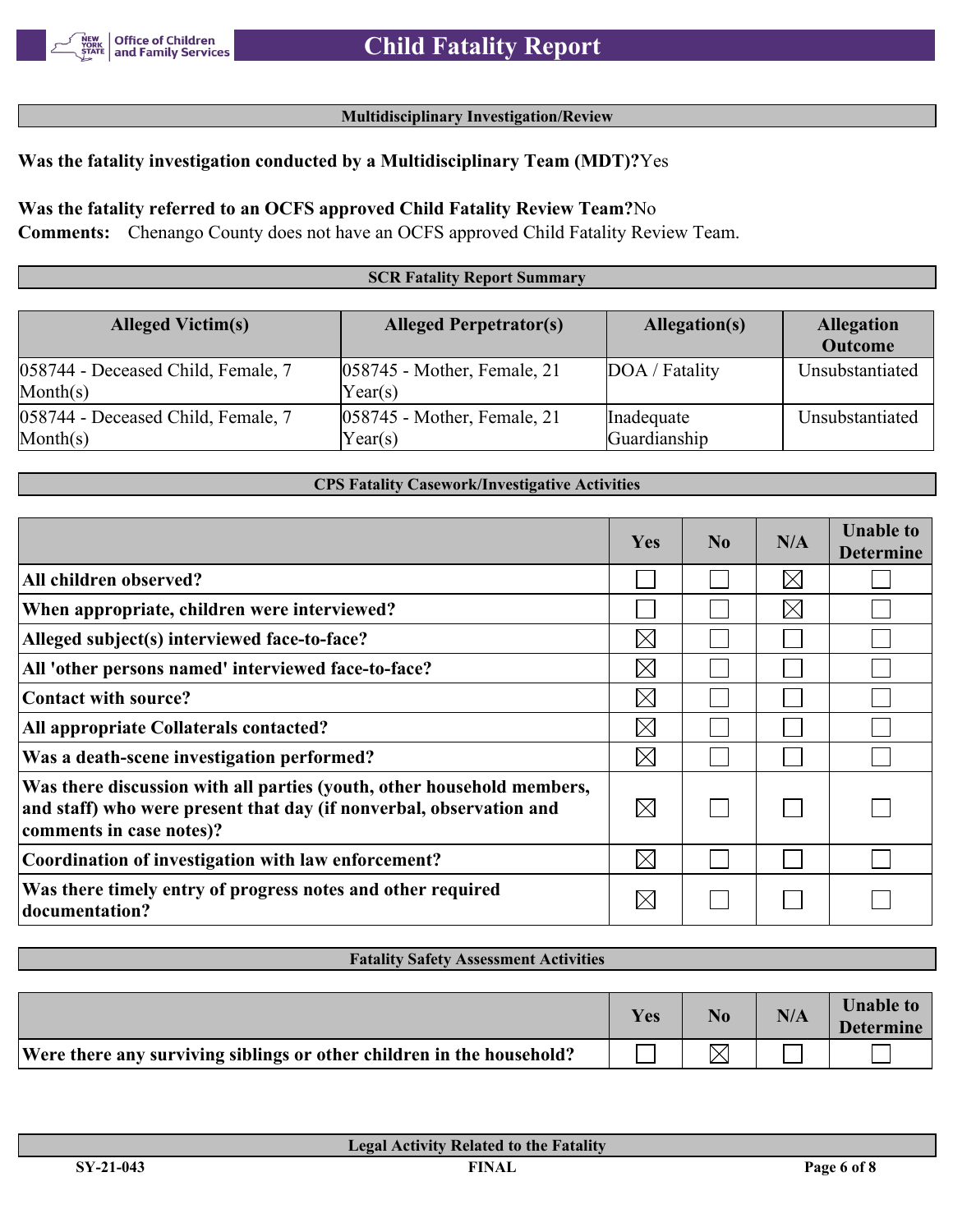

**Was there legal activity as a result of the fatality investigation?** There was no legal activity.

| <b>Services Provided to the Family in Response to the Fatality</b> |  |
|--------------------------------------------------------------------|--|

| <b>Services</b>                      | <b>Provided</b><br><b>After</b><br><b>Death</b> | Offered,<br>but<br><b>Refused</b> | Offered,<br><b>Unknown</b><br>if Used | <b>Not</b><br><b>Offered</b> | <b>Needed</b><br>but<br>Unavailable | N/A         | <b>CDR</b><br><b>Lead to</b><br><b>Referral</b> |
|--------------------------------------|-------------------------------------------------|-----------------------------------|---------------------------------------|------------------------------|-------------------------------------|-------------|-------------------------------------------------|
| <b>Bereavement counseling</b>        | $\boxtimes$                                     |                                   |                                       |                              |                                     |             |                                                 |
| <b>Economic support</b>              |                                                 |                                   |                                       |                              |                                     | $\boxtimes$ |                                                 |
| <b>Funeral arrangements</b>          |                                                 | $\boxtimes$                       |                                       |                              |                                     |             |                                                 |
| <b>Housing assistance</b>            |                                                 |                                   |                                       |                              |                                     | $\boxtimes$ |                                                 |
| <b>Mental health services</b>        |                                                 |                                   | $\boxtimes$                           |                              |                                     |             |                                                 |
| <b>Foster care</b>                   |                                                 |                                   |                                       |                              |                                     | $\boxtimes$ |                                                 |
| <b>Health care</b>                   |                                                 |                                   |                                       |                              |                                     | $\boxtimes$ |                                                 |
| <b>Legal services</b>                |                                                 |                                   |                                       |                              |                                     | $\boxtimes$ |                                                 |
| <b>Family planning</b>               |                                                 |                                   |                                       |                              |                                     | $\boxtimes$ |                                                 |
| <b>Homemaking Services</b>           |                                                 |                                   |                                       |                              |                                     | $\boxtimes$ |                                                 |
| <b>Parenting Skills</b>              |                                                 |                                   |                                       |                              |                                     | $\boxtimes$ |                                                 |
| <b>Domestic Violence Services</b>    |                                                 |                                   |                                       |                              |                                     | $\boxtimes$ |                                                 |
| <b>Early Intervention</b>            |                                                 |                                   |                                       |                              |                                     | $\boxtimes$ |                                                 |
| <b>Alcohol/Substance abuse</b>       |                                                 |                                   |                                       |                              |                                     | $\boxtimes$ |                                                 |
| <b>Child Care</b>                    |                                                 |                                   |                                       |                              |                                     | $\boxtimes$ |                                                 |
| Intensive case management            |                                                 |                                   |                                       |                              |                                     | $\boxtimes$ |                                                 |
| Family or others as safety resources |                                                 |                                   |                                       |                              |                                     | $\boxtimes$ |                                                 |
| Other                                |                                                 |                                   |                                       |                              |                                     | $\boxtimes$ |                                                 |

### **Were services provided to parent(s) and other care givers to address any immediate needs related to the fatality?** Unable to Determine

**Explain:**

The family was provided with and accepted referrals for bereavement services. The parents engaged in the services until discontinuing the services prior to case closure.

# **History Prior to the Fatality**

| <b>Child Information</b>                                          |                |
|-------------------------------------------------------------------|----------------|
| Did the child have a history of alleged child abuse/maltreatment? | N <sub>0</sub> |
| Was the child ever placed outside of the home prior to the death? | No.            |